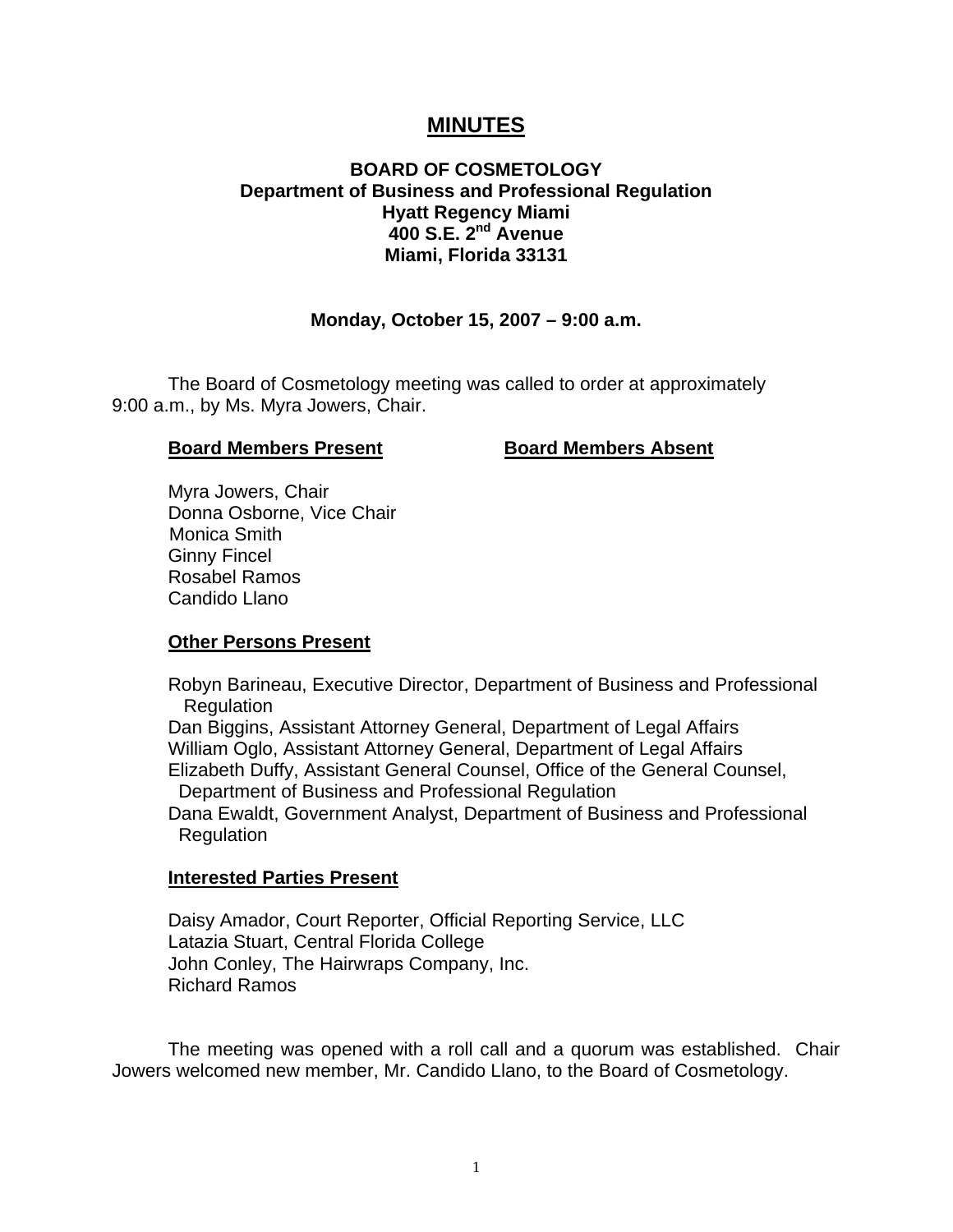#### **Approval of Minutes: July 23, 2007 and July 24, 2007**

Ms. Donna Osborne, Vice Chair, moved to approve the minutes from the July 23, 2007, and the July 24, 2007, board meetings. Ms. Ginny Fincel seconded the motion to approve the minutes and the motion passed unanimously.

# **Disciplinary Matters**

Mr. Dan Biggins, Assistant Attorney General, inquired if all the board members had received their board meeting materials and if the members had reviewed all the materials. All members responded in the affirmative to these questions.

#### **Proposed Recommended Order**

Regarding DOAH Case No. 07-2416 and DBPR Case No. 2006-045419 against Reflections Barber Shop and Beauty Salon of Tampa, Ms. Elizabeth Duffy, Assistant General Counsel, presented the case and suggested that the board accept the ruling of the Administrative Law Judge as stated in the Proposed Recommended Order which imposed an administrative fine in the amount of \$5,000 and revocation of the Respondent's cosmetology establishment license number CE9966208. Vice Chair Osborne moved to adopt the Proposed Recommended Order in toto. Ms. Fincel seconded the motion. The motion passed unanimously.

# **Informal Hearings**

 Regarding Case No. 2006-064366 and 2006-064381 against Thang C. Doan, d/b/a Nail Jazz of Tampa, Ms. Duffy stated that the Respondent elected an informal hearing, however, the Respondent was not present for the meeting. Ms. Duffy presented the department's case in this matter and suggested assessing a fine of \$500 and costs of \$81.26. She also mentioned and that the Respondent requested a payment plan. Vice Chair Osborne moved that the board find the Respondent was properly served with the Administrative Complaint, that there was competent and substantial evidence to support the allegations as set forth in the Administrative Complaint, that the Respondent committed the offenses as outlined in the Administrative Complaint, and impose a fine of \$500 and costs of \$81.26 to be paid over a period of six months, with the first payment of \$81.26 due within 30 days of the final order and five monthly payments of \$100. Ms. Fincel seconded the motion. The motion passed unanimously.

# **Motions for Waiver of Rights and Final Order**

 Regarding Case No. 2007-004447 against Genesis Unisex Beauty Salon of Orlando, Ms. Duffy requested that this disciplinary case be pulled from the agenda to be considered at a later date.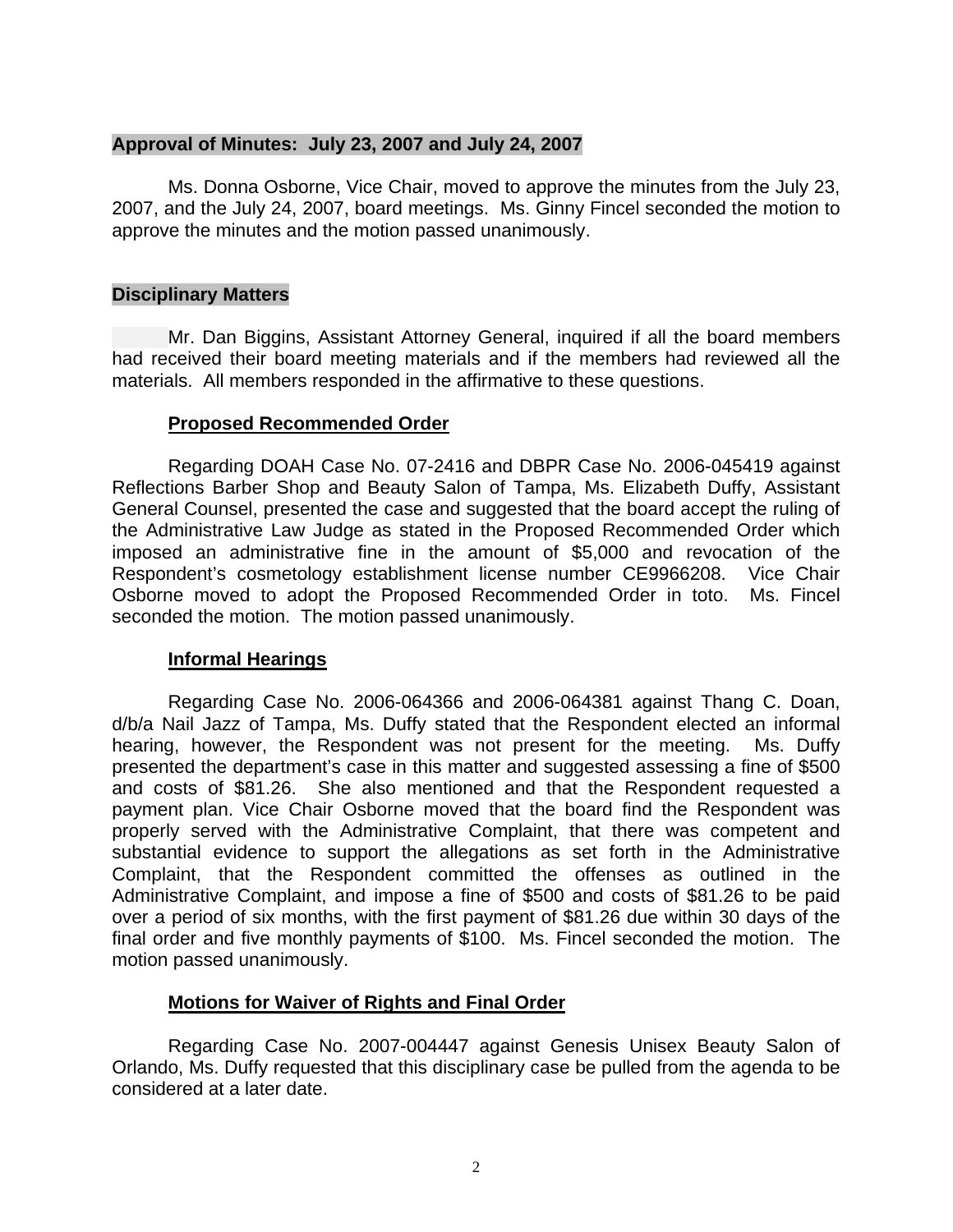Unless otherwise stated, by appropriate motion the board found that the Respondent was properly served with the Administrative Complaint, the Respondent failed to respond within 21 days thereby waiving their right to elect a hearing, in this matter, the board accepted the allegations as stated in the Administrative Complaint and adopted them as the findings of fact and conclusions of law of the board, and imposed the penalties shown below:

- **Cali Pro Nails and Toan Chi Duong: Tampa** Case Nos. 2006-064578 and 2006-064584 \$1,000 fine and \$51.71 costs
- **Changing Faces Hair Design; Orlando** Case No. 2006-068880 \$500 fine and \$27.85 costs
- Coila Marie Glass; Orlando Case No. 2007-007331 \$500 fine and \$28.15 costs
- **Donald L. Carew; Merritt Island** Case No. 2007-013933 \$500 fine and \$14.08 costs
- **Elisangela Durand: Holiday** Case No. 2006-063817 \$500 fine and \$58.30 costs
- **Julie A. Rotundo; Longwood** Case No. 2007-007343 \$500 fine and \$14.08 costs
- **Lien Thi Vo: Boynton Beach** Case No. 2006-016814 \$2,000 fine and \$200.38 costs
- Nail Fashions; Cape Canaveral Case No. 2007-004454 \$500 fine and \$14.08 costs
- Regina Galinsky; Aventura Case No. 2006-070181 \$500 fine and \$64.29 costs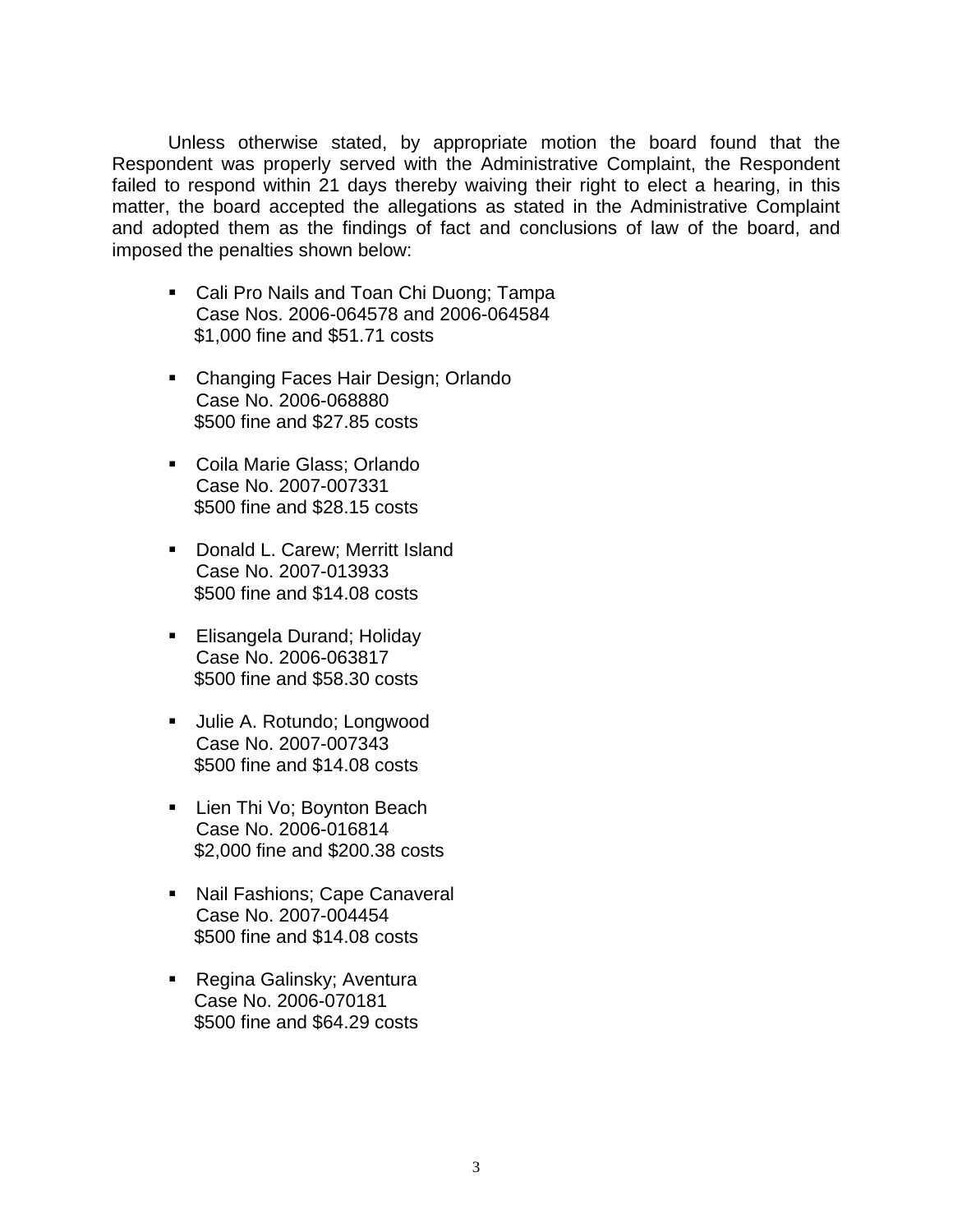# **Settlement Stipulations**

 Unless otherwise stated, by appropriate motion the board found the Respondent to have committed the offenses as alleged in the Administrative Complaint and adopted the Stipulation of the parties as the board's final action regarding a penalty to be imposed on the Respondent as follows:

- Rubiela Medina; Lake Worth Case No. 2006-012569 \$2,500 fine and \$160.98 costs
- **Sabrina D. Lesane; Ft. Pierce** Case No. 2006-016847 \$2,486.11 fine
- **Top Nails Tech; West Palm Beach** Case No. 2006-034226 \$1,000 fine and \$150.35 costs
- **Trang Van Nguyen; Lakeland** Case No. 2006-023539 \$500 fine and \$370.41 costs

# **Department Attorney Report**

Ms. Duffy informed the board that as of September 12, 2007, there are 169 open cosmetology cases in the legal section.

# **Applications**

# **Applications for Hair Braiding Courses**

Ciciley Martin

After review and discussion of the course application, Ms. Monica Smith moved to approve the application. Vice Chair Osborne seconded the motion. The motion passed unanimously.

Gloria Boykins

 After review and discussion of the course application, Vice Chair Osborne moved to approve the application with the contingency of removing the phrase 'as mandated by State of Florida' from the course objective since clinical management and behavioral attitudes are not mandated by Chapter 477, Florida Statutes, or by Chapter 61G5, Florida Administrative Code. Ms. Smith seconded the motion. The motion passed unanimously.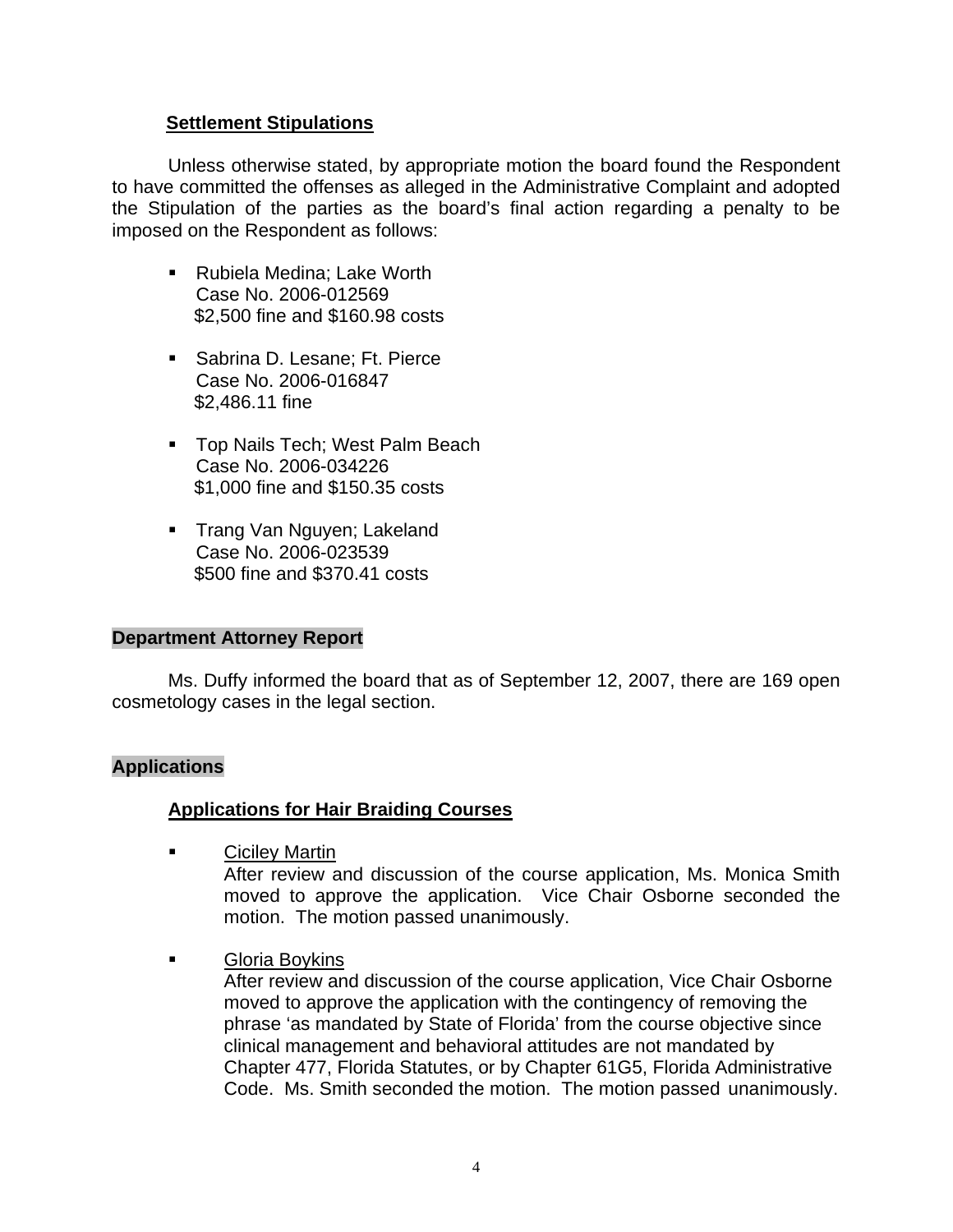**Example 3** Motions Beauty Salon

After review and discussion of the course application, Vice Chair Osborne moved to approve the application. Ms. Fincel seconded the motion. The motion passed unanimously.

 North Miami Adult Education Center After review and discussion of the course application, Vice Chair Osborne moved to approve the application. Ms. Smith seconded the motion and the motion passed unanimously.

Paradise D & L Unisex, Inc.

 After review and discussion of the course application, Vice Chair Osborne moved to deny the application based on the course objective since 'teaching about diseases and disorders of the scalp' is beyond the scope of authority of the cosmetology practice act and based on the outdated reference materials. Ms. Fincel seconded the motion. The motion passed unanimously.

**Styles 101 Beauty** 

After review and discussion of the course application, Vice Chair Osborne moved to approve the application with the contingency of adding the word 'Florida' to the laws and rules portion of the course outline. Ms. Fincel seconded the motion and the motion passed unanimously.

**Techni-Pro Institute** 

 Ms. Robyn Barineau, Executive Director, noted the original application was denied at their June 3, 2007, board meeting based on the implication in the course outline that the student will be able to provide cosmetology services beyond the normal scope of the hair braiding registration. After review and discussion of the application documentation, Vice Chair Osborne moved to approve the application. Ms. Fincel seconded the motion and the motion passed unanimously.

# **Applications for Hair Wrapping Courses**

Paradise D & L Unisex, Inc.

 After review and discussion of the course application, Vice Chair Osborne moved to deny the application based on the course objective since 'teaching about diseases and disorders of the scalp' is beyond the scope of authority of the hair wrapping registration and based on the outdated referenced source materials. Ms. Fincel seconded the motion. The motion passed unanimously.

# **Applications for Body Wrapping Courses**

 Aesthetic Beauty Consulting LLC. After review, Ms. Smith moved to approve the course application with the contingency of replacing the phrase 'skin wrapping' with body wrapping in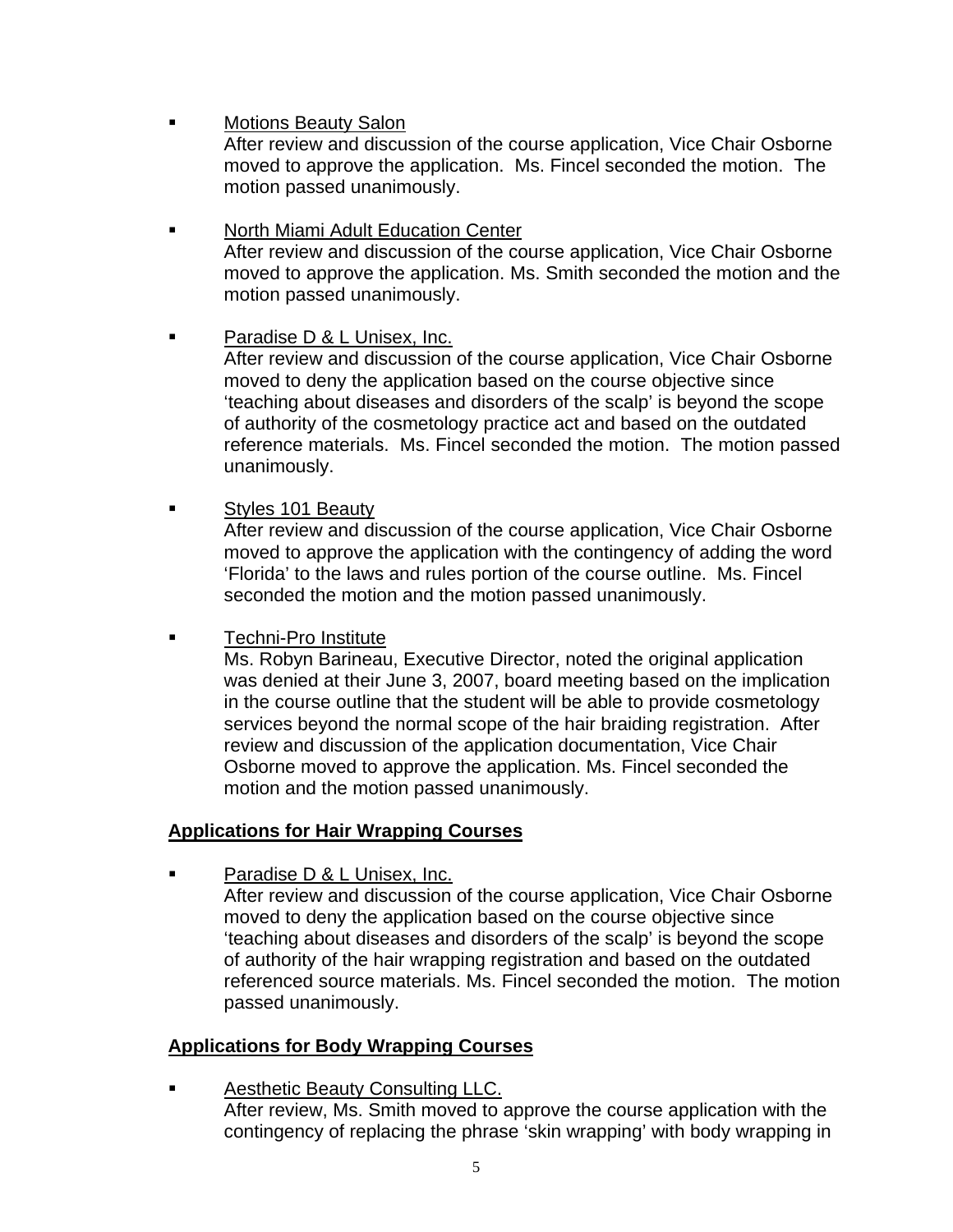the course description and in the course objective.

**Example 21 Central Florida College** 

 After review and discussion of the course application, Ms. Smith moved to approve the application. Vice Chair Osborne seconded the motion and the motion passed unanimously.

**Daytona College** 

 After review and discussion of the course application, Vice Chair Osborne moved to approve the application. Ms. Smith seconded the motion and the motion passed unanimously.

Gulf Coast College

 After review and discussion of the course application, Ms. Smith moved to approve the application. Vice Chair Osborne seconded the motion and the motion passed unanimously.

**North Florida Institute**  After review and discussion of the course application, Ms. Smith moved to approve the application. Vice Chair Osborne seconded the motion and the motion passed unanimously.

#### **Initial HIV/AIDS Courses**

- **Example 2** Central Florida College After review and discussion of the course application, Vice Chair Osborne moved to approve the application. Ms. Smith seconded the motion and the motion passed unanimously.
- Ciciley Martin

 After review and discussion of the course application, Vice Chair Osborne moved to approve the application. Ms. Smith seconded the motion and the motion passed unanimously.

**Daytona College** 

 After review and discussion of the course application, Vice Chair Osborne moved to approve the application. Ms. Smith seconded the motion and the motion passed unanimously.

- Florida Cosmetology Educators Online After review and discussion of the course application, Vice Chair Osborne moved to approve the application. Ms. Rosabel Ramos seconded the motion and the motion passed unanimously.
- **Gulf Coast College**  After review and discussion of the course application, Vice Chair Osborne moved to approve the application. Ms. Smith seconded the motion and the motion passed unanimously.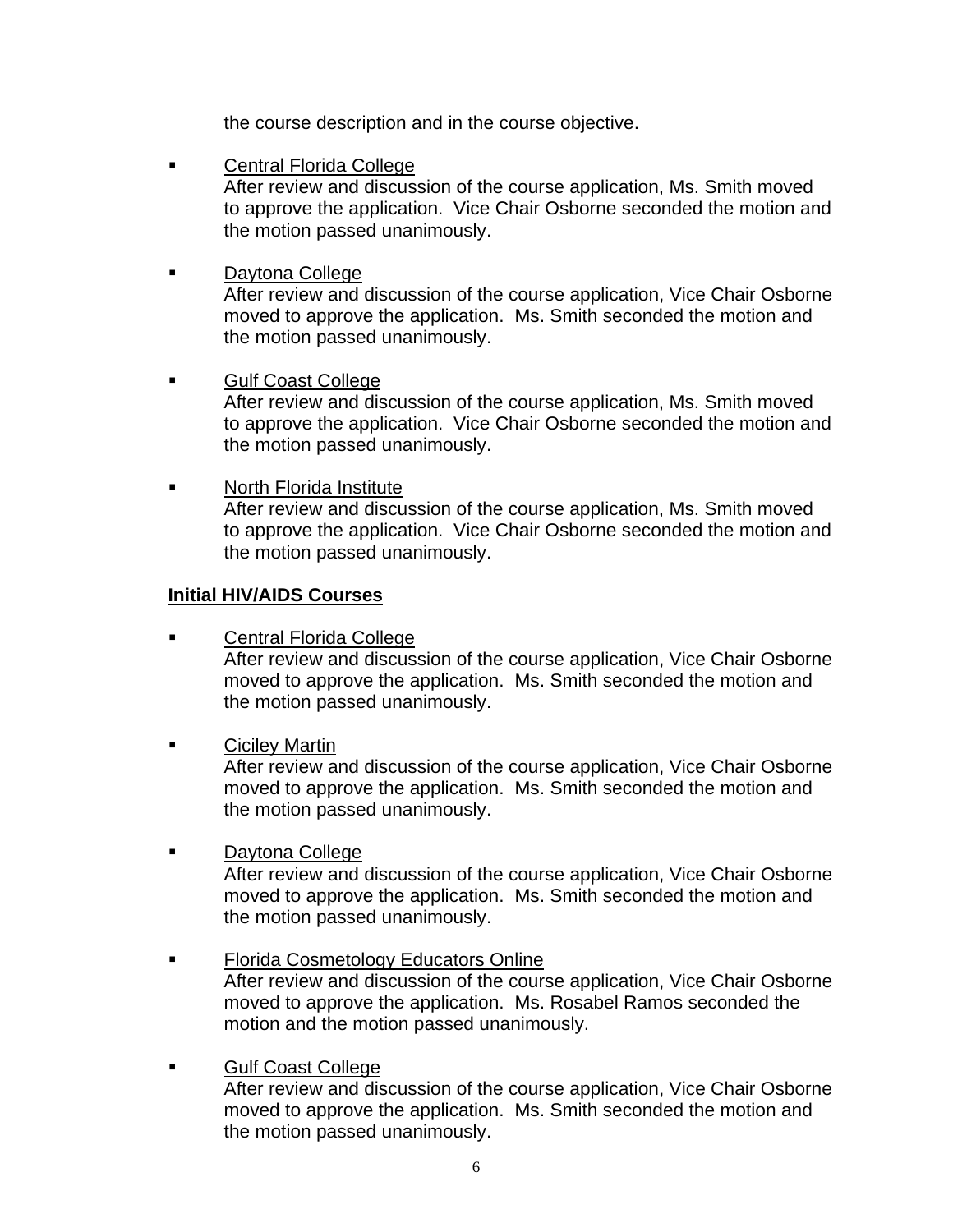**North Florida Institute** 

 After review and discussion of the course application, Vice Chair Osborne moved to approve the application. Ms. Smith seconded the motion and the motion passed unanimously.

- Southeastern School of Neuromuscular Massage After review and discussion of the course application, Vice Chair Osborne moved to approve the application. Ms. Smith seconded the motion and the motion passed unanimously.
- **vutram, Inc.**

 After review and discussion of the course application, Vice Chair Osborne moved to approve the application. Ms. Fincel seconded the motion and the motion passed unanimously.

# **Continuing Education Provider and Course Applications**

- **All Star Professional Training, Inc.**  OSHA Regulations (1 Hour Internet) After review and discussion of the course application, Vice Chair Osborne moved to approve the application. Ms. Smith seconded the motion and the motion passed unanimously.
- ArcMesa Educators Course Renewal – Florida Cosmetology Continuing Education Program 16 Hours (Internet & Home Study) After review and discussion, Ms. Smith moved to approve the application

 with the contingency of the provider updating the reference source material. Ms. Fincel seconded the motion and the motion passed unanimously.

- **Example 3 ArcMesa Educators**  Course Renewal – HIV/AIDS and Other communicable Diseases 2 Hours (Internet & Home Study) After review and discussion, Ms. Smith moved to approve the application with the contingency of the provider updating the reference source material. Ms. Fincel seconded the motion and the motion passed unanimously.
- **Example 3 ArcMesa Educators**  Course Renewal – Sterilization and Sanitation 3 Hours (Internet & Home Study) After review and discussion, Ms. Smith moved to approve the application with the contingency of the provider updating the reference source material. Ms. Fincel seconded the motion and the motion passed unanimously.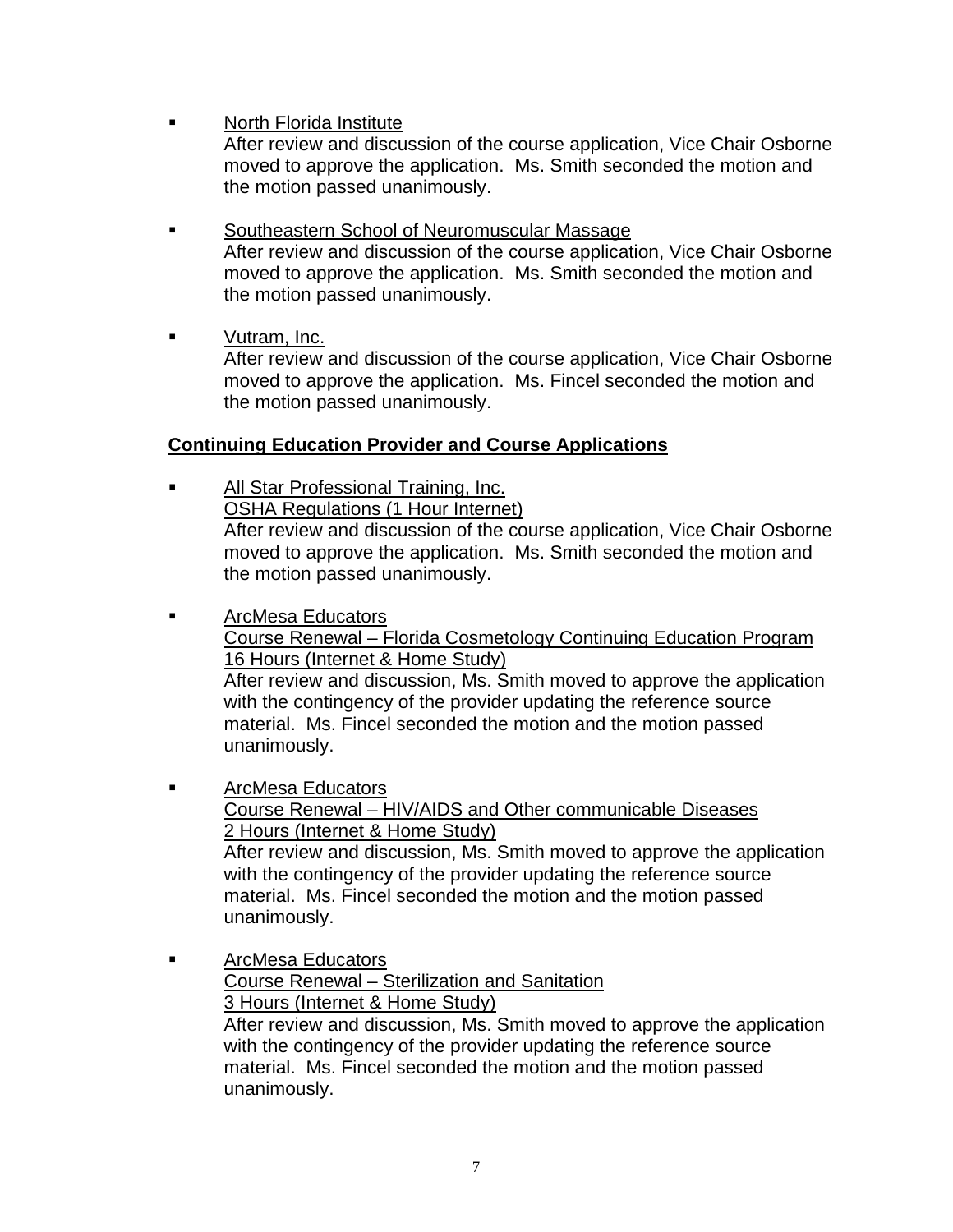- **Example 3 ArcMesa Educators**  Course Renewal – Occupational Safety & Health Regulations 1 Hour (Internet & Home Study) After review and discussion, Ms. Smith moved to approve the application with the contingency of the provider updating the reference source material. Ms. Fincel seconded the motion and the motion passed unanimously.
- **Example 3 ArcMesa Educators**  Course Renewal – The Florida Worker's Compensation Statutes 1 Hour (Internet & Home Study) After review and discussion, Ms. Smith moved to approve the application with the contingency of the provider updating the reference source

 material. Ms. Fincel seconded the motion and the motion passed unanimously.

 ArcMesa Educators Course Renewal – Florida Board of Cosmetology Laws & Rules (Introduction to Florida Board of Cosmetology) 2 Hours (Internet & Home Study) After review and discussion, Ms. Smith moved to approve the application

 with the contingency of the provider updating the reference source material. Ms. Fincel seconded the motion and the motion passed unanimously.

**Example 3 ArcMesa Educators**  Course Renewal – Chemistry of Hair, Nails & Cosmetology Products 2 Hours (Internet & Home Study) After review and discussion, Ms. Smith moved to approve the application

 with the contingency of the provider updating the reference source material. Ms. Fincel seconded the motion and the motion passed unanimously.

**Example 3 ArcMesa Educators**  Course Renewal – Environmental Concerns 1 Hour (Internet & Home Study) After review and discussion, Ms. Smith moved to approve the application

 with the contingency of the provider updating the reference source material. Ms. Fincel seconded the motion and the motion passed unanimously.

**Example 3 ArcMesa Educators** 

 Course Renewal – Domestic Violence 4 Hours (Internet & Home Study)

 After review and discussion, Ms. Smith moved to approve the application with the contingency of the provider updating the reference source material. Ms. Fincel seconded the motion and the motion passed unanimously.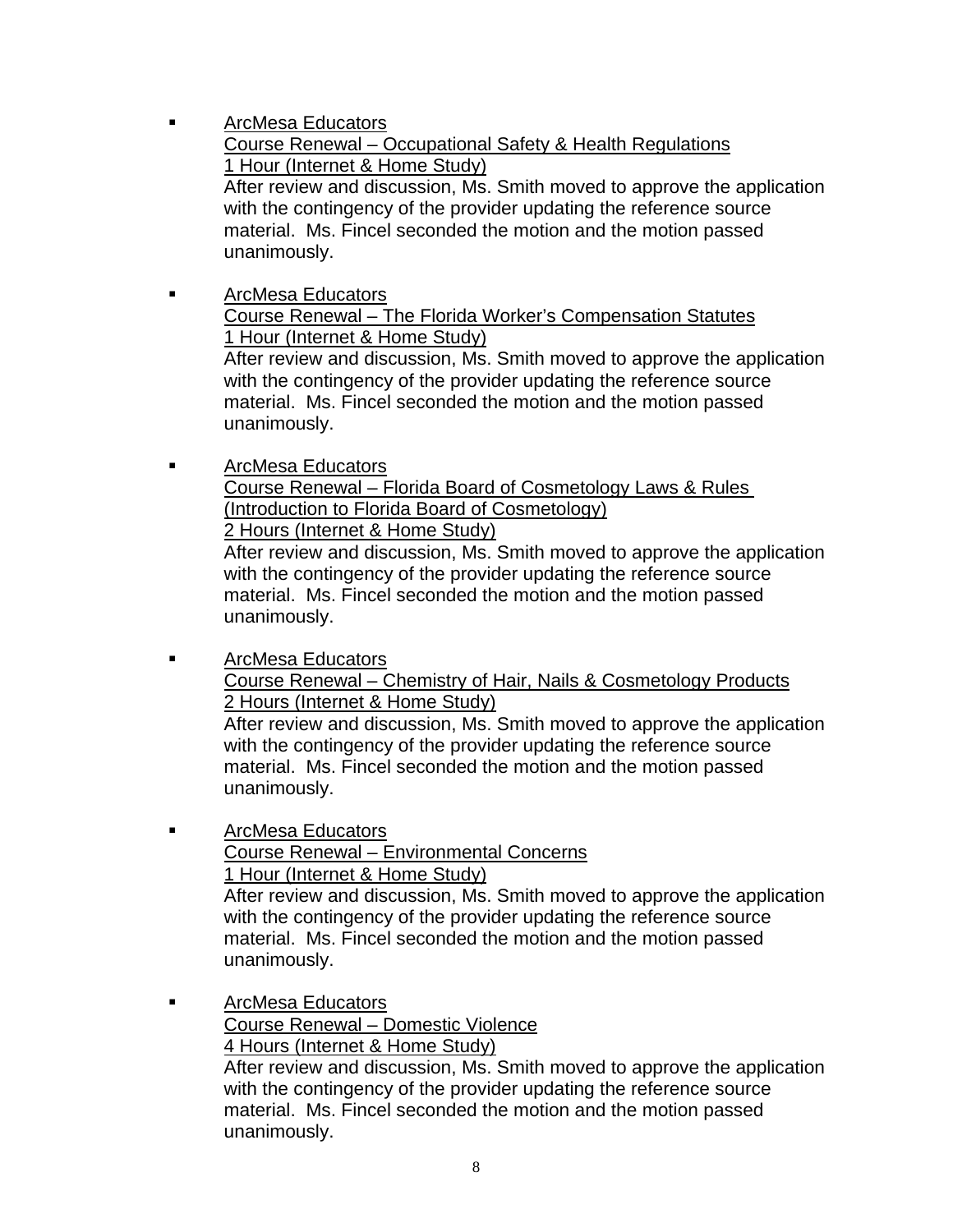- ASM Beauty World Academy, Inc. Course Renewal – HIV/AIDS 2 Hours (Home Study) After review and discussion, Vice Chair Osborne moved to approve the application with the contingency that the provider remove the reference to alcohol as a disinfectant. Ms. Fincel seconded the motion. The motion passed unanimously.
- **ASM Beauty World Academy, Inc.**  Course Renewal – Advanced Hair Color Corrective Seminar on Reds 5 Hours (Live Study Group) After review and discussion, Ms. Fincel moved to deny the application based on the course material being too basic in nature and based on the exam questions not relating to the subject matter of the course. Vice Chair Osborne seconded the motion. The motion passed unanimously.
- **ASM Beauty World Academy, Inc.**  Course Renewal – Hair Coloring Coppers & Chocolates, Special Effects Using the Crimp Cross Technique 5 Hours (Live Study Group)

 After review and discussion, Ms. Fincel moved to deny the application based on the course material being too basic in nature and based on the exam questions not relating to the subject matter of the course. Vice Chair Osborne seconded the motion. The motion passed unanimously.

**ASM Beauty World Academy, Inc.**  Course Renewal –Hair Coloring, Highlights & Lowlights Using the Pyramid Parting Technique 5 Hours (Live Study Group)

 After review and discussion, Ms. Fincel moved to deny the application based on the course material being too basic in nature and based on the exam questions not relating to the subject matter of the course. Vice Chair Osborne seconded the motion. The motion passed unanimously.

**EXECUTE:** ASM Beauty World Academy, Inc. Course Renewal – Advanced Hair Coloring, Special Effects, Highlights & **Lowlights** 5 Hours (Live Study Group)

 After review and discussion, Ms. Fincel moved to deny the application based on the course material being too basic in nature and based on the exam questions not relating to the subject matter of the course. Vice Chair Osborne seconded the motion. The motion passed unanimously.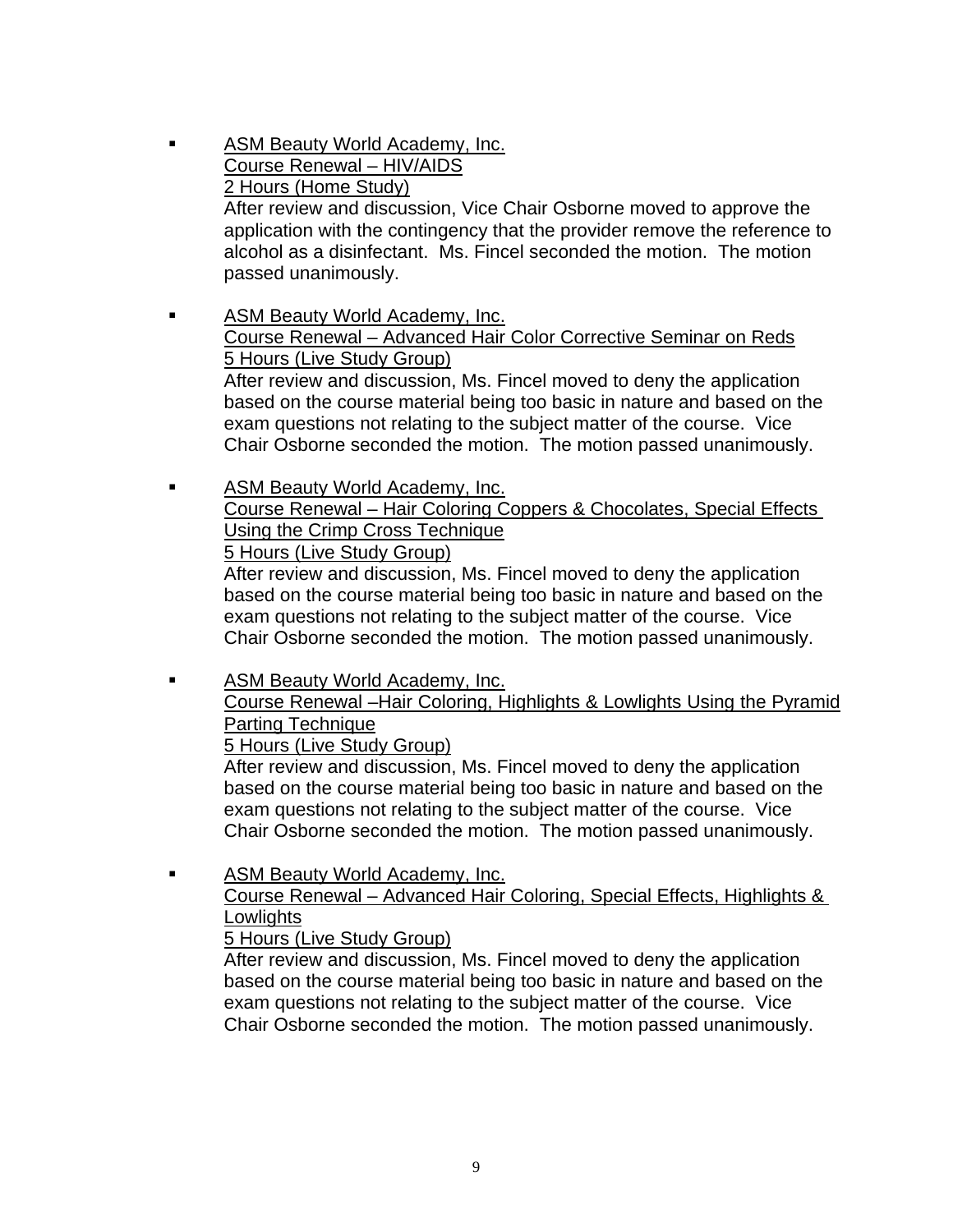- ASM Beauty World Academy, Inc. Course Renewal – Hair Coloring, Highlights & Lowlights Special Effects Using the Horseshoe Technique 5 Hours (Live Study Group) After review and discussion, Ms. Fincel moved to deny the application based on the course material being too basic in nature and based on the exam questions not relating to the subject matter of the course. Vice Chair Osborne seconded the motion. The motion passed unanimously. **ASM Beauty World Academy, Inc.**  Course Renewal – Advanced Hair Coloring, Cutting & Styling Techniques 5 Hours (Live Study Group) After review and discussion, Ms. Fincel moved to deny the application based on the course material being too basic in nature and based on the exam questions not relating to the subject matter of the course. Vice Chair Osborne seconded the motion. The motion passed unanimously.
- **ASM Beauty World Academy, Inc.**  Course Application – 16 Hour Continuing Education 16 Hours (Internet)

 After review and discussion, Vice Chair Osborne moved to deny the application based on incorrect references to alcohol as a disinfectant, formaldehyde, formalin and fumigants as sanitizing agents, incorrect cosmetology license and registration education hour requirements, and incorrect licensing fees. Ms. Fincel seconded the motion. The motion passed unanimously.

 CEUWorks.com Course Renewal – Cosmetology 16 Hour Continuing Education Course 16 Hours (Internet)

 After review and discussion, Vice Chair Osborne moved to approve the application with the contingency that the provider update the reference source material to the most current versions and editions. Ms. Smith seconded the motion and the motion passed unanimously.

 CEUWorks.com Course Renewal – HIV/AIDS 2 Hours (Internet)

 After review and discussion, Vice Chair Osborne moved to approve the application with the contingency that the provider update the reference source material to the most current versions and editions. Ms. Smith seconded the motion and the motion passed unanimously.

 CEUWorks.com Course Renewal – Sanitation & Sterilization 3 Hours (Internet) After review and discussion, Vice Chair Osborne moved to approve the application with the contingency that the provider update the reference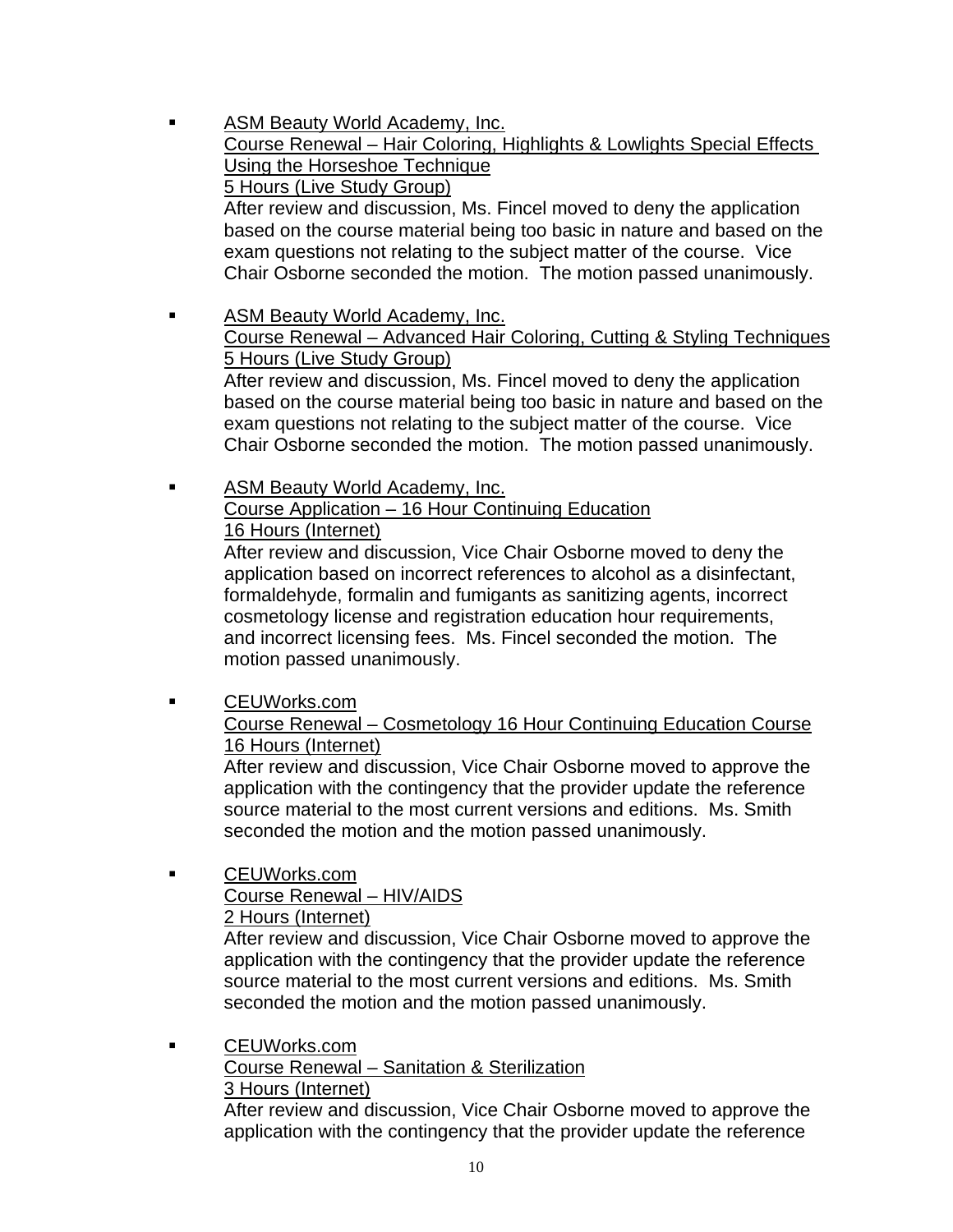source material to the most current versions and editions. Ms. Smith seconded the motion and the motion passed unanimously.

 CEUWorks.com Course Renewal – OSHA 1 Hour (Internet)

 After review and discussion, Vice Chair Osborne moved to approve the application with the contingency that the provider update the reference source material to the most current versions and editions. Ms. Smith seconded the motion and the motion passed unanimously.

 CEUWorks.com Course Renewal – Worker's Compensation 1 Hour (Internet)

 After review and discussion, Vice Chair Osborne moved to approve the application with the contingency that the provider update the reference source material to the most current versions and editions. Ms. Smith seconded the motion and the motion passed unanimously.

# CEUWorks.com Course Renewal – State and Federal Laws and Rules 2 Hours (Internet)

 After review and discussion, Vice Chair Osborne moved to approve the application with the contingency that the provider update the reference source material to the most current versions and editions. Ms. Smith seconded the motion and the motion passed unanimously.

# **CEUWorks.com**  Course Renewal – Chemical Makeup 2 Hours (Internet)

 After review and discussion, Vice Chair Osborne moved to approve the application with the contingency that the provider update the reference source material to the most current versions and editions. Ms. Smith seconded the motion and the motion passed unanimously.

 CEUWorks.com Course Renewal – Environmental Issues 1 Hour (Internet)

 After review and discussion, Vice Chair Osborne moved to approve the application with the contingency that the provider update the reference source material to the most current versions and editions. Ms. Smith seconded the motion and the motion passed unanimously.

 CEUWorks.com Course Renewal – Adult First Aid 4 Hours (Internet) After review and discussion, Vice Chair Osborne moved to approve the application with the contingency that the provider update the reference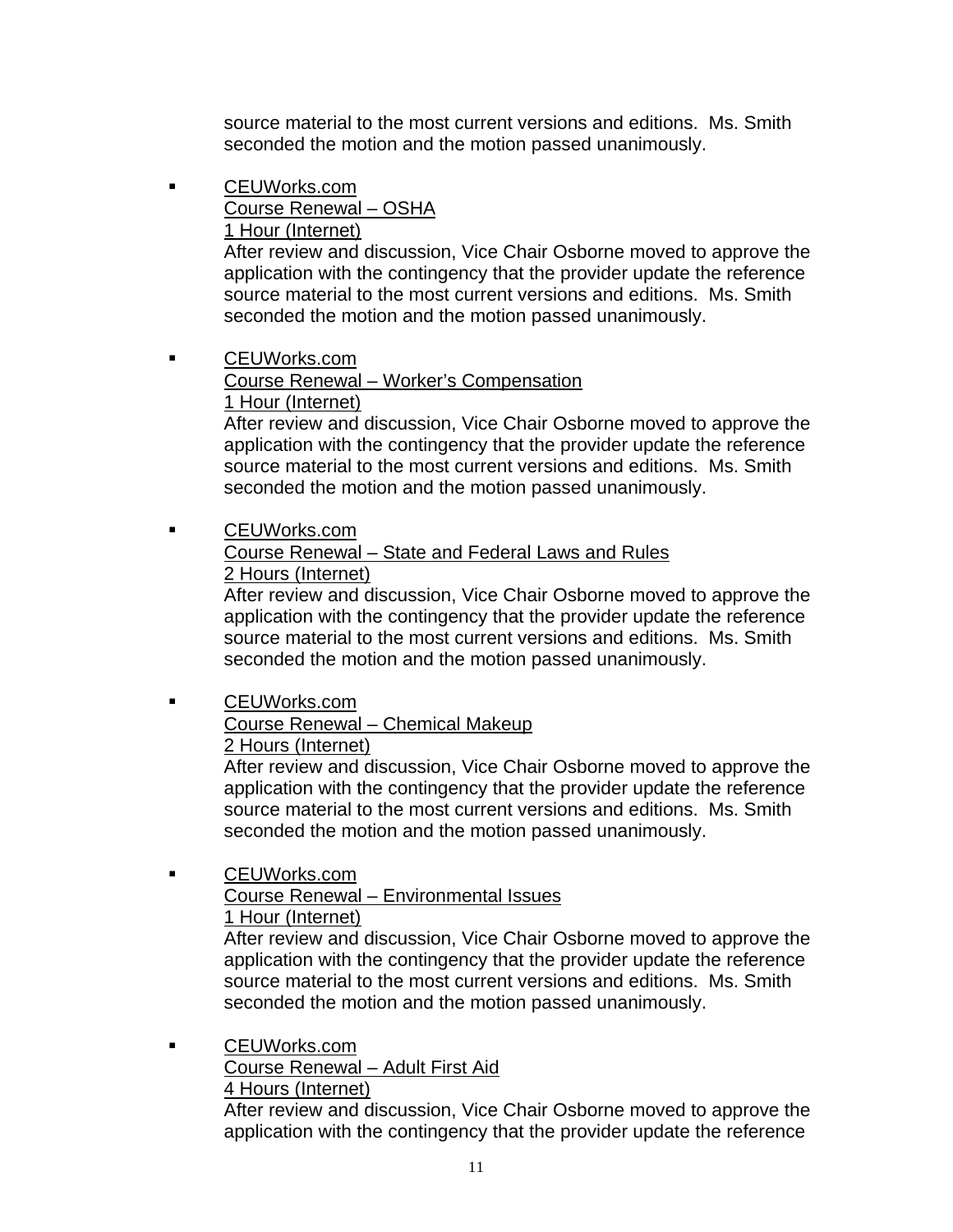source material to the most current versions and editions. Ms. Smith seconded the motion and the motion passed unanimously.

- **Cosmetologycampus.com**  Course Application – Electric Nail File 4 Hours (Internet) After review and discussion, Ms. Fincel moved to deny the application based on the outdated source reference material, the incorrect reference to alcohol and formalin as disinfectant agents and based on the test questions not relating to the subject matter. Vice Chair Osborne seconded the motion. The motion passed unanimously.
- Cosmetologycampus.com Course Application – HIV/AIDS 2 Hours (Home Study & Internet) After review and discussion, Ms. Fincel moved to deny the application based on the outdated source reference material, the incorrect reference to alcohol and formalin as disinfectant agents and based on the test questions not relating to the subject matter. Vice Chair Osborne seconded the motion and the motion passed unanimously.
- Cosmetologycampus.com Course Application – OSHA Recordkeeping 1 Hour (Home Study & Internet) After review and discussion, Ms. Fincel moved to deny the application based on the outdated source reference material, the incorrect reference to alcohol and formalin as disinfectant agents and based on the test questions not relating to the subject matter. Vice Chair Osborne seconded the motion and the motion passed unanimously.
- **EXECOSMETOLOGYCAMPUS.com**  Course Application – Industrial Hygiene-Basic 1 Hour (Home Study & Internet) After review and discussion, Ms. Fincel moved to deny the application based on the outdated source reference material, the incorrect reference to alcohol and formalin as disinfectant agents and based on the test questions not relating to the subject matter. Vice Chair Osborne seconded the motion and the motion passed unanimously. Cosmetologycampus.com
	- Course Application Blood Borne Pathogens 2 Hours (Home Study & Internet) After review and discussion, Ms. Fincel moved to deny the application based on the outdated source reference material, the incorrect reference to alcohol and formalin as disinfectant agents and based on the test questions not relating to the subject matter. Vice Chair Osborne seconded the motion and the motion passed unanimously.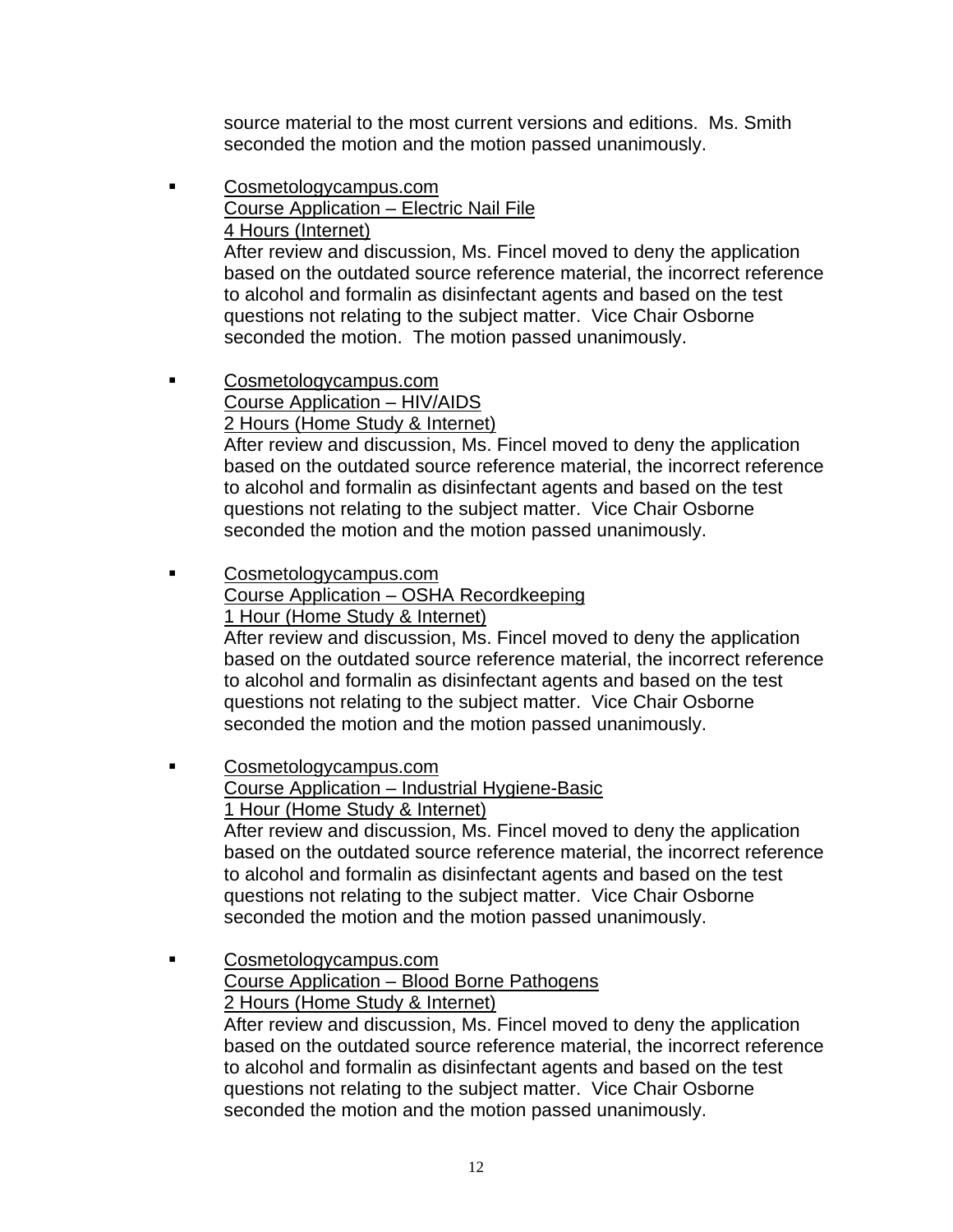- Cosmetologycampus.com Course Application – Florida Worker's Compensation Law 1 Hour (Home Study & Internet) After review and discussion, Ms. Fincel moved to deny the application based on the outdated source reference material, the incorrect reference to alcohol and formalin as disinfectant agents and based on the test questions not relating to the subject matter. Vice Chair Osborne seconded the motion and the motion passed unanimously. Cosmetologycampus.com Course Application – Hazardous Materials-Advanced 1 Hour (Home Study & Internet) After review and discussion, Ms. Fincel moved to deny the application based on the outdated source reference material, the incorrect reference to alcohol and formalin as disinfectant agents and based on the test questions not relating to the subject matter. Vice Chair Osborne seconded the motion and the motion passed unanimously.
- Cosmetologycampus.com Course Application – Pedicures from a Podiatrist's Perspective 2 Hours (Home Study & Internet) After review and discussion, Vice Chair Osborne moved to deny the

 application based on there being no edition date provided for the source reference material, and based on the material data not fitting into the chemical makeup category of the continuing education requirements. Ms. Fincel seconded the motion. The motion passed unanimously.

- Cosmetologycampus.com Course Application – Hair Color Made Simple 2 Hours (Home Study & Internet) After review and discussion, Ms. Fincel moved to deny the application based on the course material being product driven, that the subject matter does not fulfill the chemical makeup category of the continuing education requirements and that it should be categorized as an elective course instead. Vice Chair Osborne seconded the motion. The motion passed unanimously.
- Cosmetologycampus.com Course Application – Pedicures Essentials 4 Hours (Home Study & Internet) After review and discussion, Vice Chair Osborne moved to approve the application with the contingency removing the various references to deep massage from the lesson plan since deep massage is beyond the scope of authority of the cosmetology practice act. Ms. Smith seconded the

motion and the motion passed unanimously.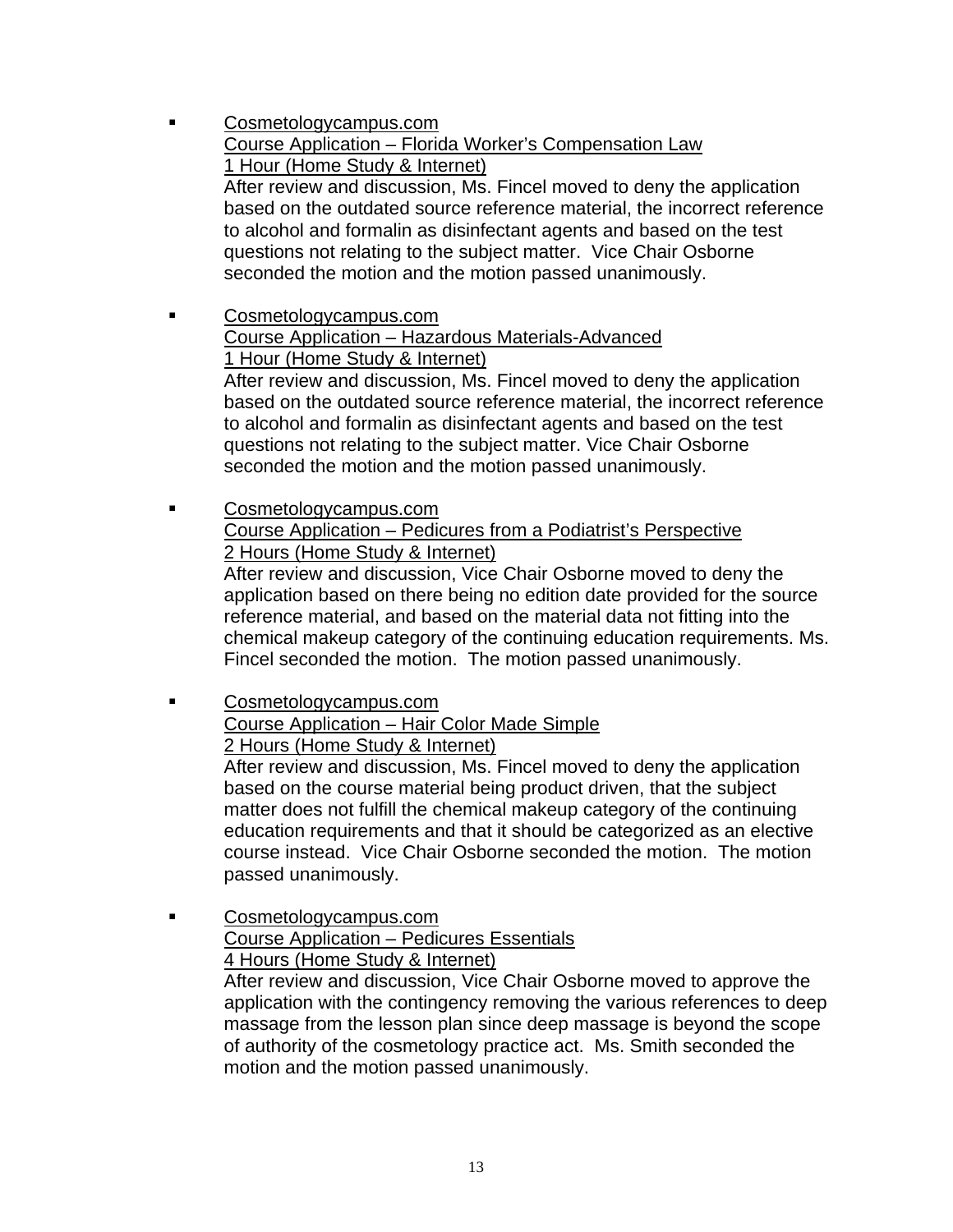- Cosmetologycampus.com Course Application – Sanitation in the Salon Environment 3 Hours (Home Study & Internet) After review and discussion, Vice Chair Osborne moved to approve the application with the contingency of correcting the references in the course objective to be Florida specific instead of the reference to Texas State law. Ms. Fincel seconded the motion and the motion passed unanimously.
- **EXECOSMETOLOGYCAMPUS.com**  Course Application – Skin Care Essentials 2 Hours (Home Study & Internet) After review and discussion, Ms. Smith moved to deny the application based on massage references, it appears to be product driven, no source material was provided, and the course subject matter does not fulfill the chemical makeup category of the continuing education requirements, and that it should be categorized as an elective course. Vice Chair Osborne seconded the motion and the motion passed unanimously.
- Florida cosmetology Educators Online Course Renewal – Continuing Education Program 16 Hours (Home Study, Internet, Live Group Study & Cosmetology Conference/Trade Show) After review and discussion, Vice Chair Osborne moved to approve the application. Ms. Fincel seconded the motion and the motion passed unanimously.

**Example 21 Modern Salon Learning**  Provider Application Course Application – Geometric Bobs 1 Hour (Internet)

> After review and discussion, Vice Chair Osborne moved to approve the provider application. Ms. Smith seconded the motion. The motion passed unanimously.

 Vice Chair Osborne moved to deny the course application since no post course examination was provided. Ms. Fincel seconded the motion. The motion passed unanimously.

**Nodern Salon Learning**  Course Application – Texturizing 1 Hour (Internet) After review and discussion, Vice Chair Osborne moved to deny the course application since no post-course examination was provided. Ms. Fincel seconded the motion. The motion passed unanimously.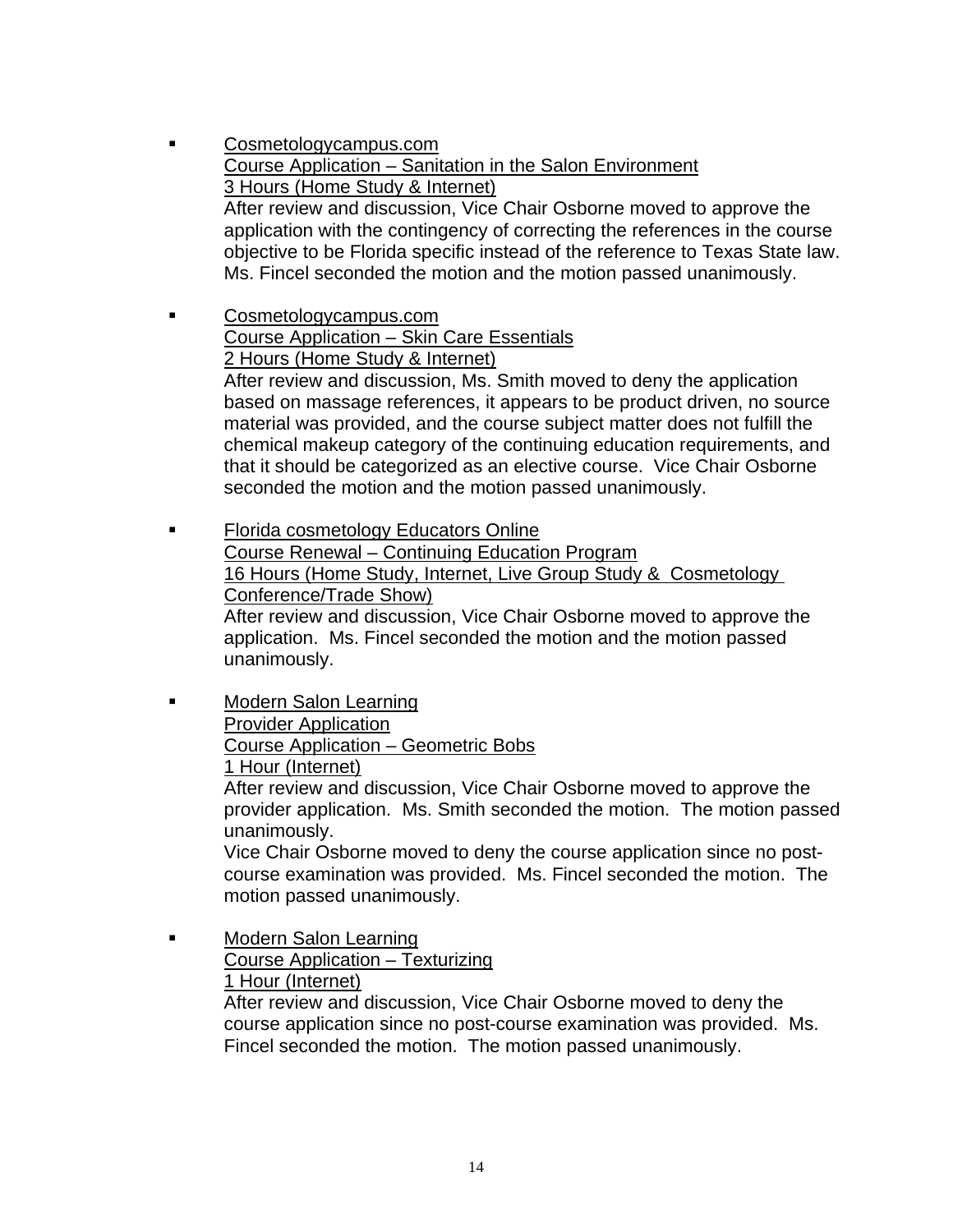- **EXECUTE:** Modern Salon Learning Course Application – Clipper Cutting 1 Hour (Internet) After review and discussion, Vice Chair Osborne moved to deny the course application since no post-course examination was provided. Ms. Fincel seconded the motion. The motion passed unanimously.
- **Nodern Salon Learning**  Course Application – Updo Styling 1 Hour (Internet)

 After review and discussion, Vice Chair Osborne moved to deny the course application since no post-course examination was provided. Ms. Fincel seconded the motion. The motion passed unanimously.

**North American School of Pedicuring** 

**Provider Application** 

Course Application – Master Pedicure

4 Hours (Group Study)

 After review and discussion, Vice Chair Osborne moved to approve the provider application. Ms. Smith seconded the motion. The motion passed unanimously.

 Vice Chair Osborne moved to approve the course application with a contingency that the course will only fulfill four hours of elective continuing education instead of the 16 hours as reflected on the lesson plan. Ms. Smith seconded the motion and the motion passed unanimously.

**Prestige Career Education** 

Provider Application

 Course Application – 16 Hours Continuing Education Course 16 Hours (Group Study)

 After review and discussion, Ms. Fincel moved to approve the provider application. Vice Chair Osborne seconded the motion. The motion passed unanimously.

 Vice Chair Osborne moved to approve the course application. Ms. Smith seconded the motion and the motion passed unanimously.

 Skin For Life Course Application – Microdermabrasion Fundamentals & Certification 6 Hours (Group Study) After review and discussion, Vice Chair Osborne moved to approve the application. Ms. Fincel seconded the motion and the motion passed unanimously.

**Skin For Life**  Course Application – Microcurrent Analysis and Treatments 6 Hours (Group Study) After review and discussion, Vice Chair Osborne moved to approve the application. Ms. Fincel seconded the motion and the motion passed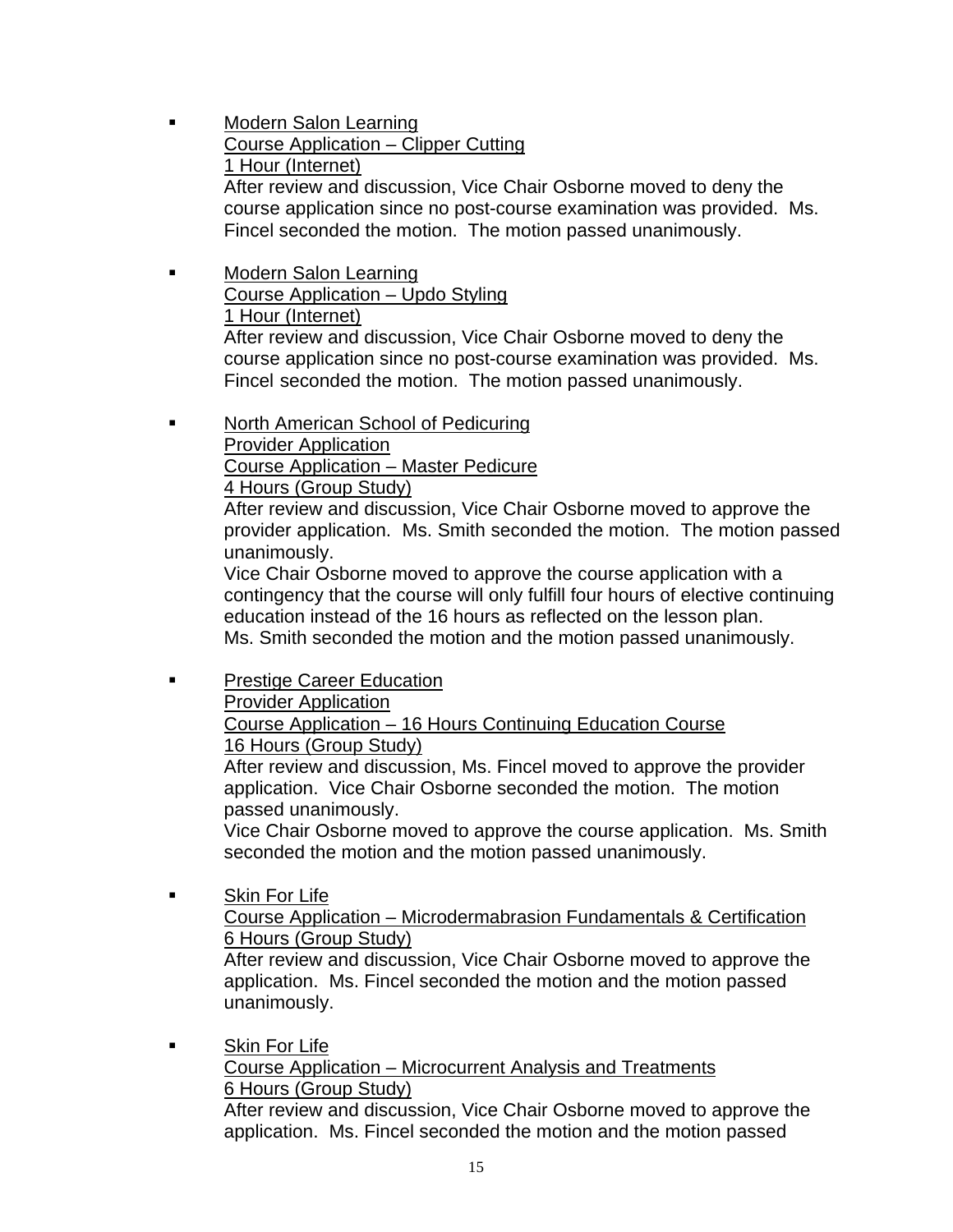unanimously.

# **Committee Reports**

# **Continuing Education Committee – Ginny Fincel, Chair**

Ms. Fincel had no additional report at this time.

# **Rule Committee Report – Donna Osborne, Chair**

 Ms. Osborne noted that after reviewing the facial skin care portion of the curriculum, Chapter 61G5-22, Florida Administrative Code, School Curriculum Performance Based Learning – Minimal Competency and Service, she believes that the rule should be amended to provide further clarification as to the minimum hours and number of services required. Ms. Osborne provided Mr. William Oglo, Assistant Attorney General, with a draft. Ms. Osborne moved to open Rule 61G5-22.006, Florida Administrative Code for development. Ms. Fincel seconded the motion. The board agreed to discuss this matter further at their January 2008 board meeting. Ms. Robyn Barineau, Executive Director, added that it would be important to conduct a Rules Workshop to invite all interested parties to offer input on the facial specialty curriculum. The board agreed that a Rules Workshop should be conducted in conjunction with their April 2008 board meeting.

# **Legislative Committee – Donna Osborne, Chair**

 Ms. Osborne informed the board that she has received correspondence from the Florida Association of Beauty Professionals (FAB) regarding their intention of pursuing future cosmetology legislation.

Ms. Jowers stated that Ms. Susan Lehr, Government Relations Representative with Florida Community College at Jacksonville, will be speaking to a House sponsor regarding the cosmetology legislation that will be introduced during the 2008 legislative session.

# **Old Business**

# **Proposed Sanitation Flyer for Salons Update**

 Two draft versions of the sanitation flyer were presented to the board for their approval. Ms. Fincel moved that the board approve the condensed version, located on page number 14 of the agenda addendum. Ms. Smith seconded the motion. The motion passed unanimously.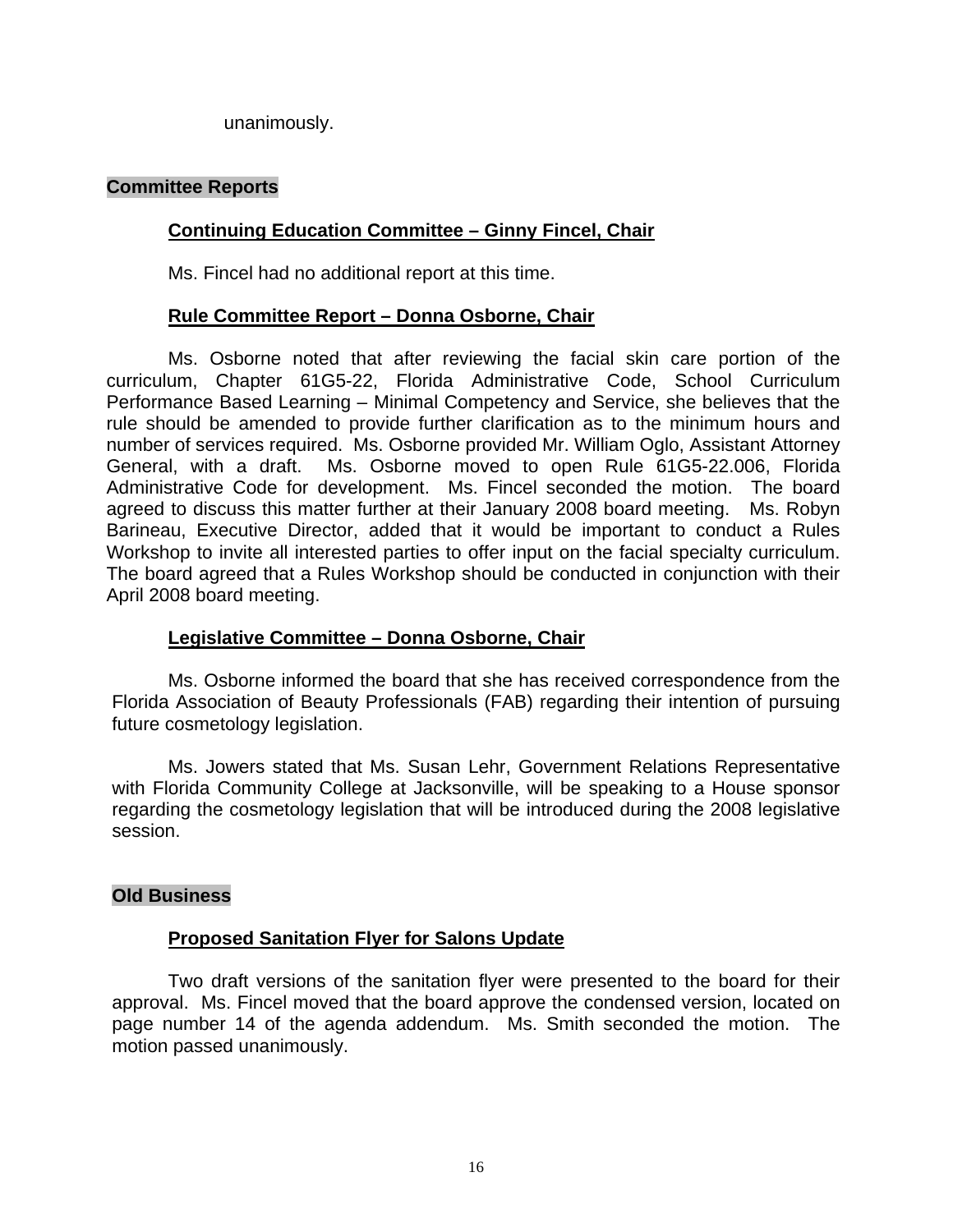#### **Other Business**

#### **Executive Directors Report**

#### Financial Report, June 30, 2007 – Operating Account Financial Report, June 30, 2007 – Unlicensed Activity Account

 Ms. Barineau noted that as of June 30, 2007, the combined balance in the operating and unlicensed activity accounts was approximately \$147,000.

#### Hair Braider, Hair Wrapper and Body Wrapper Continuing Education Initiative

 Ms. Barineau reminded the board of the department's efforts to bring the hair braiding, hair wrapping and body wrapping registrants whose registrations will expire on October 31, 2007, into compliance with the 100% continuing education initiative. She informed the board that as of early October, 70% of the non-renewed registrants were non-compliant with their continuing education.

#### Cosmetology School Initiative

 Ms. Barineau informed the board of an ongoing project relating to information that cosmetology schools will be able to obtain through the department's website. Within the next 30 days or so, cosmetology schools will be sent a letter providing them with a PIN number and instructions to download a listing from the department's website of all students who have applied for examination or licensure/registration from their school. Further information regarding this initiative will be provided at the next meeting.

# Cosmetology Examination Passing Notice

 Ms. Barineau reported that a strength-and-weakness report will be added to the passing examination score reports beginning November 9, 2007. The information will be printed on a separate page and will be displayed in a bar graph format.

# National Interstate Council of State Boards of Cosmetology, Inc. (NIC) Newsletter Volume 63 No. 3

 Ms. Barineau informed the board that the National Interstate Council of State Boards of Cosmetology Newsletter was included in the agenda for informational purposes.

# Complaints and Investigative Statistics Report July 2007-August 2007

 Ms. Barineau informed the board that the complaints and investigative statistics report for July 2007 through August 2007 was included in the agenda for informational purposes.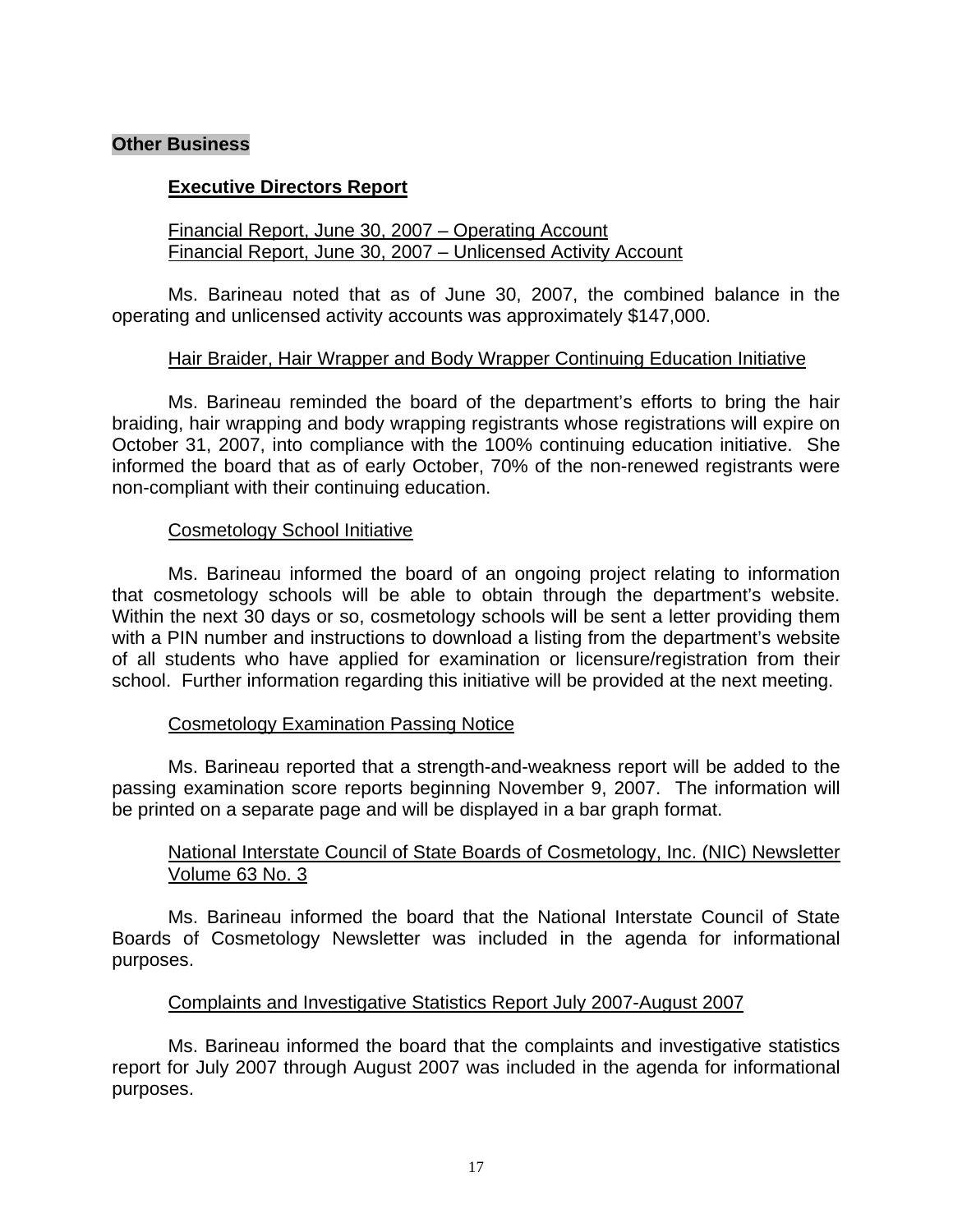# **Board Attorney's Report**

 Mr. Biggins introduced Mr. Oglo to the board. Mr. Biggins stated that he had been reassigned and that Mr. Oglo will now be serving as counsel to the Florida Board of Cosmetology. Mr. Biggins thanked the board for the opportunity to work with them.

#### Board of Cosmetology Rules Report – September 2007

 Mr. Biggins informed the board that the changes to Rule 61G5-20.003, Florida Administrative Code, Inspections, were effective September 27, 2007.

#### Proposed Draft to Rule 61G5-32.001, Florida Administrative Code – Continuing **Education**

 Mr. Biggins provided a draft amendment to Rule 61G5-32.001(6)(e), Florida Administrative Code, Continuing Education, to mirror the recent changes to Chapter 455, Florida Statutes, for electronic reporting of continuing education courses. The draft language is a follows:

 "Beginning November 1, 2001, cContinuing education providers shall electronically provide to the Department the list of attendees at each of its offered courses within 30 business days of the completion of the course, or prior to the end of the renewal cycle, whichever occurs first. However, the continuing education provider shall electronically report to the Department completion of a licensee's course within 10 business days beginning on the  $30<sup>th</sup>$  day before the renewal deadline or prior to the renewal date, whichever occurs sooner. For home study courses, the provider shall electronically supply the list of those individuals successfully completing the course by the 5th of the month following the calendar month in which the provider received documentation and was able to determine the successful completion of the course by the individual. This list shall include the provider's name and provider number, the name and license or registration number of the attendee, the date the course was completed, and the course number. All documents from the provider shall be submitted electronically to the Department and must be in a form as agreed to by the Department with the provider. Failure to comply with the time and form requirements will result in disciplinary action taken against the provider and the course approval. Each continuing education provider shall maintain records of attendance or completion for all continuing education courses offered or taught by the provider for a period of not less than four years following the offering of each course or the receipt of documentation of completion of a home study course. Upon request, these records shall be made available for inspection by the Department or its agent, or the private entity contracted with by the Department to administer the continuing education program at such reasonable time and location as determined by the Department or its agent, or the private entity. The list of attendees submitted electronically to the Department shall not include the names of applicants taking the course for initial licensure pursuant to Rule 61G5-18.011, F.A.C."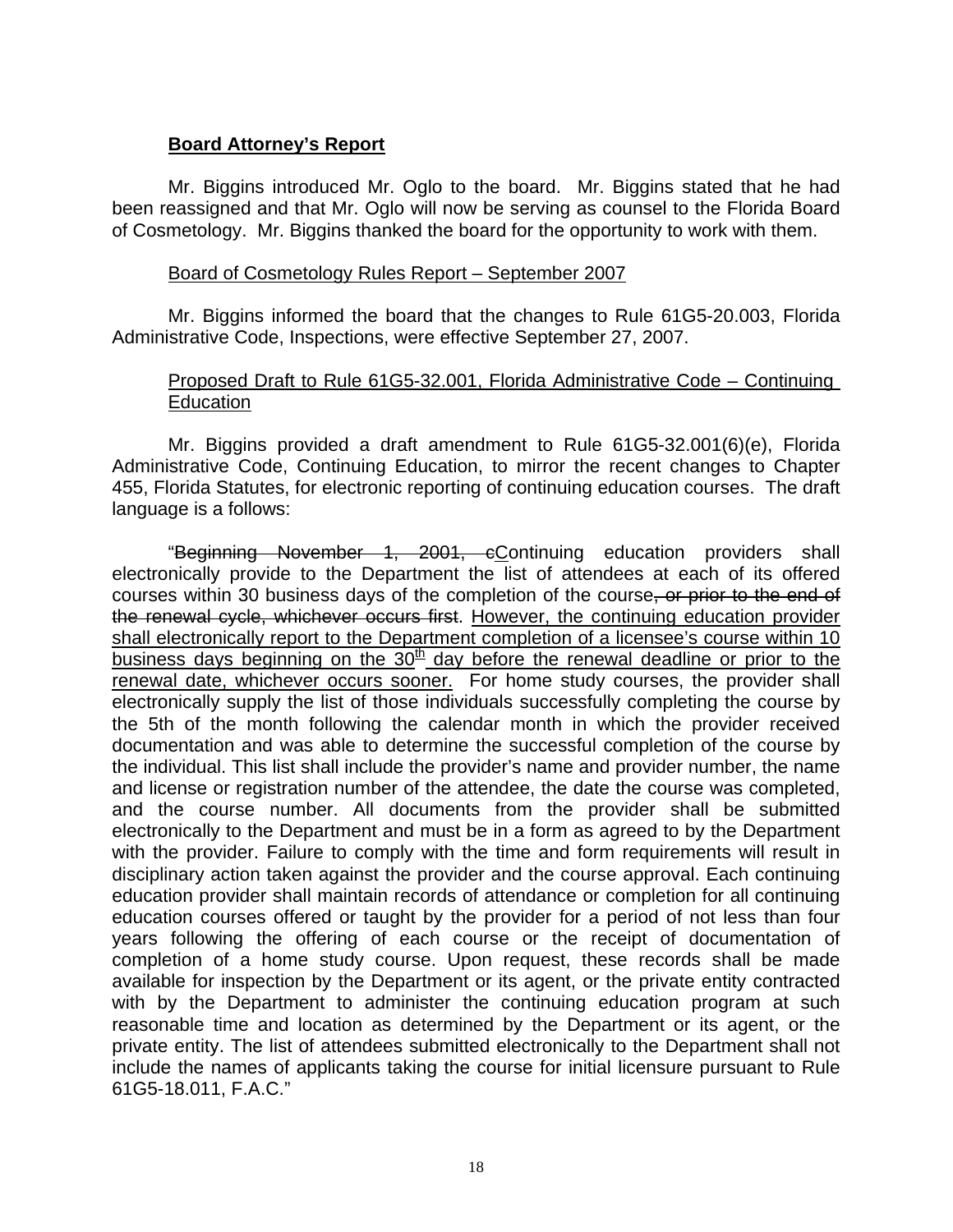Vice Chair Osborne moved to approve the language as provided by Board Counsel. Ms. Fincel seconded the motion. The motion passed unianimously. Mr. Oglo will move forward with the development of the Rule.

#### Proposed Draft to Rule 61G5-20.004, F.A.C. – Display of Documents

 Mr. Biggins provided a proposed draft requiring a consumer-protection flyer approved by the department to be posted in all cosmetology salons. The proposed draft is as follows:

 "By July 1, 2008, all holders of a cosmetology or specialty salon license shall display at each footbath a copy of the Consumer Protection Notice regarding footbaths, sanitation and safety. Copies of this Notice (revised October 15, 2007 and incorporated herein by reference) may be obtained from the Department of Business and Professional Regulation at 1940 North Monroe Street, Tallahassee, Florida, 32399- 0790, and the Call Center by calling 850.487.1395."

 Ms. Fincel moved that the board accept the drafted language as presented by Board Counsel. Ms. Smith seconded the motion. The motion passed unanimously.

 Mr. Oglo will move forward with development of Rule 61G5-20.004, Florida Administrative Code, Display of Documents.

# Proposed Draft to Rule 61G5-20.002, Florida Administrative Code – Salon Requirements

 As an attempt to reduce the burden on cosmetology salon license applicants, the board agreed to amend Rule 61G5-20.002, Florida Administrative Code, Salon Requirements, to eliminate the requirement that salon owners submit proof of compliance with all building and fire codes prior to the issuance of a cosmetology salon license. The draft language is as follows:

 "(d) Submit proof of compliance with all building and fire codes. Comply with all local building and fire codes. These requirements shall continue in full force and effect for the life of the salon.

 Vice Chair Osborne moved to approve the language as provided by Board Counsel. Ms. Fincel seconded the motion and the motion passed unanimously. Mr. Oglo will move forward with the development of the Rule.

# **Regulation Report**

 Ms. Barineau informed the board that the Division of Regulation is currently developing an implementation plan for the biennial inspection program of cosmetology salons and that she will keep them posted on the progression of this initiative.

 Ms. Barineau informed the board of a recent sting operation in Jacksonville. The Jacksonville Bureau of Investigative Services Office worked with local law enforcement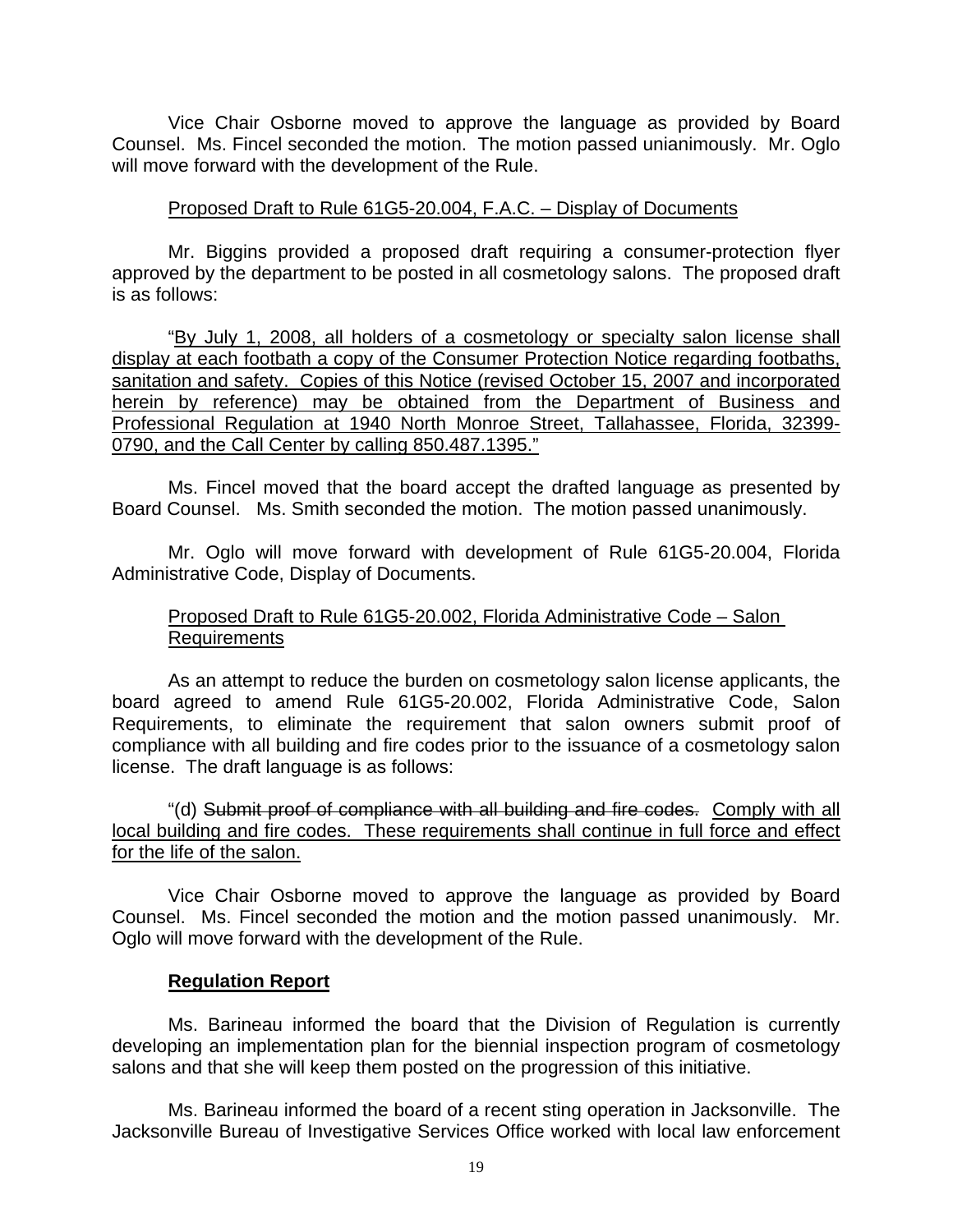and they shut down two businesses, issued six citations and arrested an individual in conjunction with unlicensed activity.

# **Bureau of Education and Testing**

 Ms. Barineau informed the board that there is a new Psychometrican for the cosmetology profession, Ms. Kelly Torres.

#### Cosmetology Examination Summary

 Ms. Torres provided a report that reflected the overall pass rate of the cosmetology examination was approximately 62% from January to September 2007, compared to the 2006 pass rate of approximately 40% for the same period.

#### Cosmetology Examination Progress Report

 Ms. Torres' progress report reiterated that as of November 9, 2007, a strengths and weaknesses report will be included on the cosmetology examination candidates passing score report. The report will be printed on a separate page and will be displayed in a bar graph format.

 Included in the progress report was information of a cosmetology school outreach meeting, sponsored by the Bureau of Education and Testing, scheduled for October 19, 2007, in Tallahassee. The presentation will include information regarding the application process, the Customer Call Center functions, continuing education and the examination development process. Ms. Torres also reported that new Spanish examination forms have been published and are now in production.

# **Board Member Comments**

 Chair Jowers and Vice Chair Osborne attended the National Interstate Council of State Boards of Cosmetology annual conference in Rapid City, South Dakota, from August 25-27, 2007, and provided the board with a report of the conference. Some of the topics of the conference were sanitation and safety, national examination and reciprocity. They both agreed that it was a very informative conference.

# **Chairperson Comments**

Chair Jowers had no further comments.

# **Public Comments**

# Email from Ms. Barbara Schmal Regarding the Cosmetology Examination Process

 Ms. Barineau noted that Ms. Barbara Schmal's email of July 23, 2007, was added to the agenda for informational purposes. Ms. Schmal's email expressed her opinion that the cosmetology examination should be conducted by the school at the